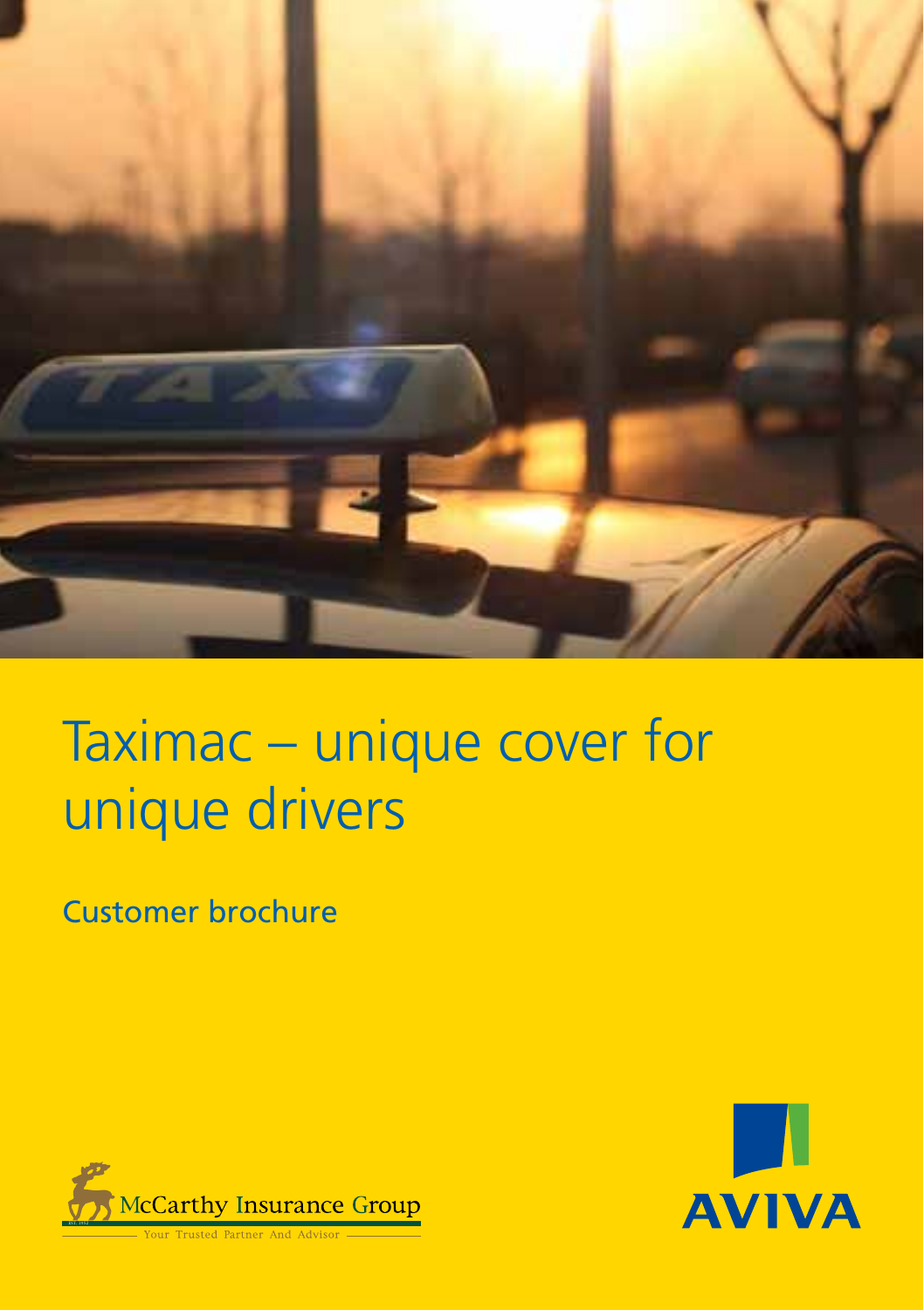## Recognition for professional taxi drivers - a motor insurance policy that suits your individual needs

As a professional taxi driver, you deserve a superior insurance deal – one that rewards your dedication to safer driving and high standards of customer care.

McCarthy Insurance Group has joined forces with Aviva to bring you Taximac. Taximac is more than just insurance cover, it is a package of benefits designed to help you achieve and maintain a high standard of professionalism and customer service. This product has been designed with self employed owner/drivers in mind and recognises how important it is to have the most suitable products for your needs.

## Unique cover for unique drivers

Taximac promises you exclusive benefits – such as driving other taxis, cover for your spouse and new car replacement, along with a wide range of standard covers - all at an extremely competitive rate.

Taximac is unique in that its premium rates are based on a professional driving assessment, ensuring you get recognised for your expert driving.

This one-hour professional assessment is carried out by the Aviva Driving School and is designed to reward you for your safer driving with significant discounts – up to  $35\%$ \* – on your insurance premium.

Talk to your McCarthy Insurance Group advisor or Aviva's Driving School on 1890 40 50 80 for full details.

## Choose a winning team

We believe that Taximac gives you a truly superior insurance deal. You will benefit from:

- a high standard of service, and the independent help and advice of McCarthy Insurance Group;
- the strength of Ireland's leading insurer, Aviva whose guarantee to you is that, when it really matters, you will get the best claims service possible.

 $\geqslant$ 

\*Discount rate based on performance in the course assessment.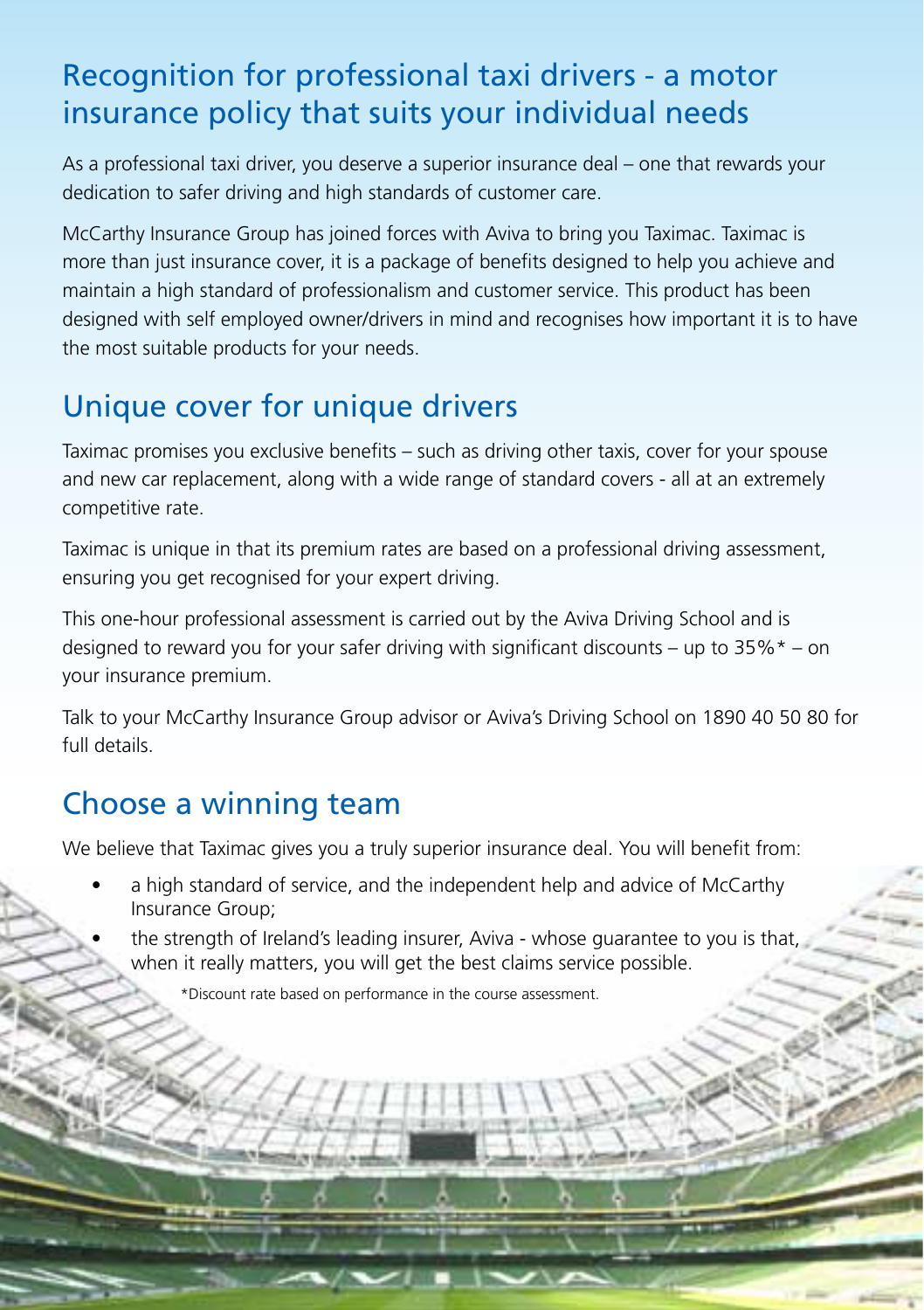## Taximac - unique cover for unique drivers

## Standard benefits

Taximac offers you a range of unique benefits along with the standard motor insurance covers you expect from Ireland's leading insurer.

#### **Cover for accident, damage, fire and theft**

Choose between third party, fire and theft cover or comprehensive cover.

Third party, fire and theft cover protects you if there is a fire, or a theft or attempted theft, and covers you for claims made against you by other parties for personal injury or damage to their property.

Comprehensive cover includes all of the above and gives you extra protection if there is damage to your taxi.

#### **Driving other taxis or cars**

One of our unique policy benefits, we automatically provide you with full policy cover if you need to drive:

- any currently licensed taxi, owned by another person, when you are driving it for taxi use; or
- any private car, owned by another person, when you are driving it for private use.

(If you have chosen comprehensive cover, full policy cover will include accidental damage cover up to the insured value of your own vehicle.) This cover is only available to you, the policyholder, and will not apply if you add another driver to your policy (other than your spouse).

#### **New car replacement**

Have you bought a brand new taxi and are you the original and only registered owner of the taxi? If you choose comprehensive cover and your taxi is less than a year old when it is stolen (and not recovered) or when it is damaged (in a single incident resulting in a repair or reinstatement cost of more than 50% of the value of the car when new), we will replace the car with a new car of the same make and model, if such a car is available in Ireland.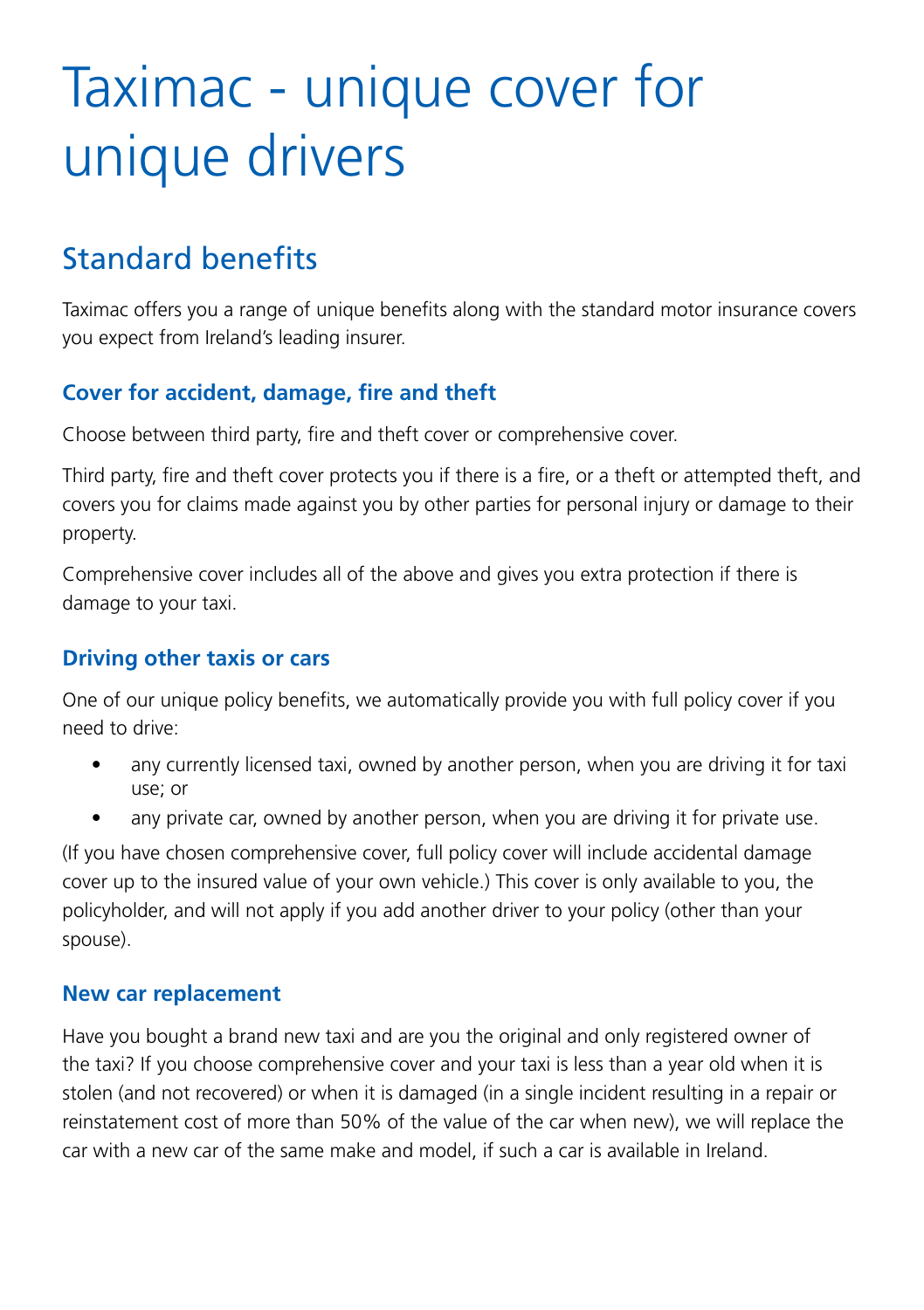#### **Windscreen or window breakage**

We cover you for accidental damage to your car windscreen or any other car window (except for the sunroof) and for the bodywork being scratched as a result of the breakage. The repair or replacement must be carried out by one of our approved windscreen repair partners. If you have to claim under this benefit, we will not ask you to pay any excess, and your No Claim Discount will not be affected.

### **Cover for radios, meters, roof signage and Global Positioning System (GPS) equipment**

We provide automatic cover, up to  $\in$  2,000, for loss or damage to the radio, meter, roof signs or GPS equipment. If we pay a claim under this benefit, we will pay it to the radio company that owned the equipment. This cover is subject to a policy excess. (The policy excess applies where loss of or damage to this equipment is caused by Accidental Damage, Fire or Theft).

#### **Fire and theft claims**

Your No Claim Discount will not be affected if you have a valid claim for fire or theft of your vehicle.

#### **Breakdown rescue**

Breakdown rescue cover is provided free of charge and can save the day if you have a breakdown emergency! The types of events covered are:

- Roadside and driveway assistance;
- electrical or mechanical breakdown:
- fire, attempted theft or malicious damage:
- lost keys, stolen keys or keys broken in locks or locked in your car; and
- towing

If you have one of these emergencies, all you need to do is call the Freephone number 1800 44 88 88.

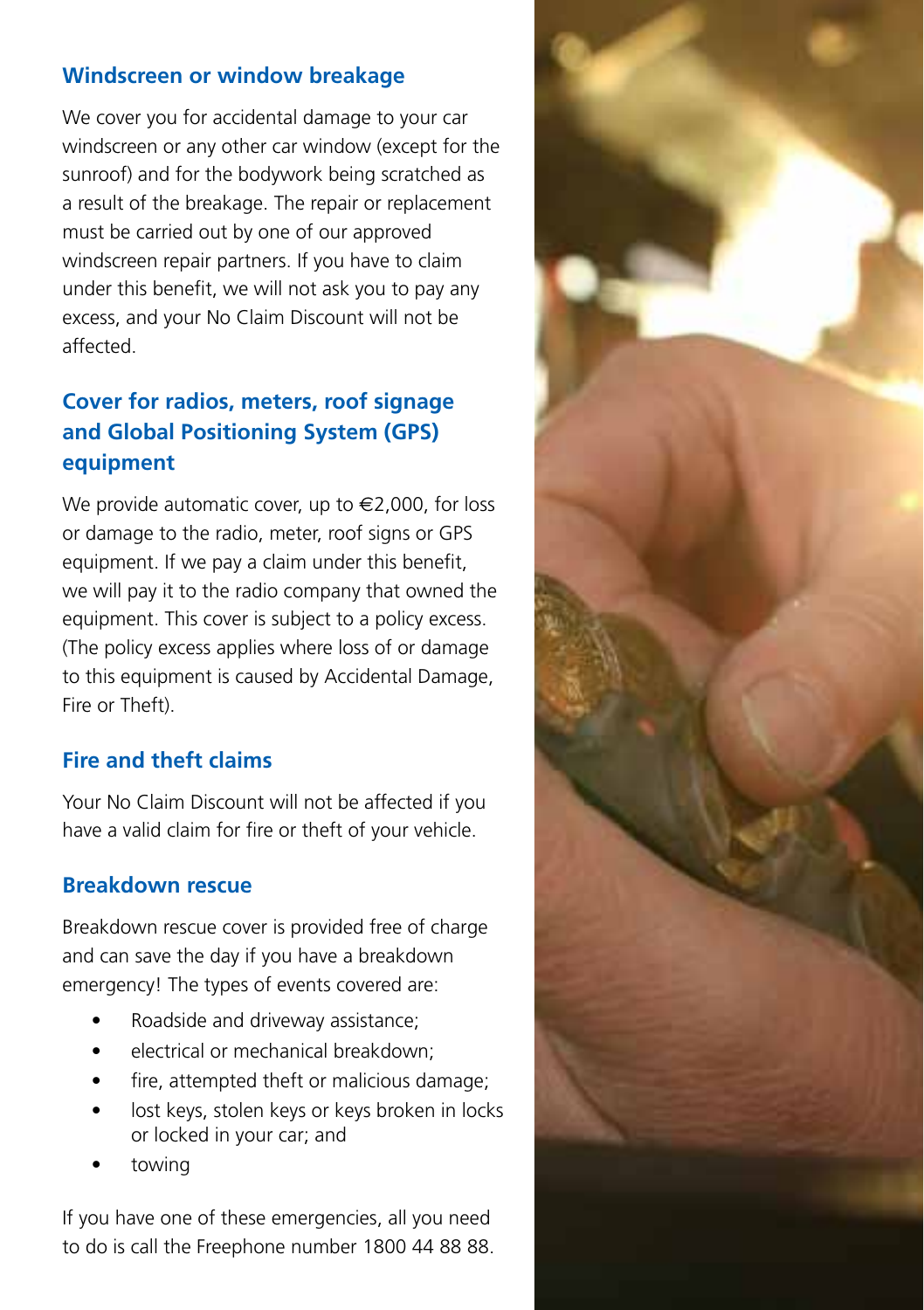

#### 'Step-back' No Claim Discount

This standard benefit allows you to 'step back' your No Claim Discount. This means that if you make a single claim, you will keep part of your discount. It will be 'stepped back' as follows.

- A five-year entitlement will become a two-year entitlement.
- A four-year entitlement will become a one-year entitlement.

#### **Replacement lock cover**

Taximac also provides cover for replacing door locks, boot locks, the ignition steering lock, the lock transmitter and the central-locking system, if your car keys or lock transmitter are lost or stolen.

### **Public Liability Cover**

Public Liability Cover is exclusively covered. Aviva will cover any liability to the public that arises where you/your driver must leave the vehicle to collect or drop off a fare.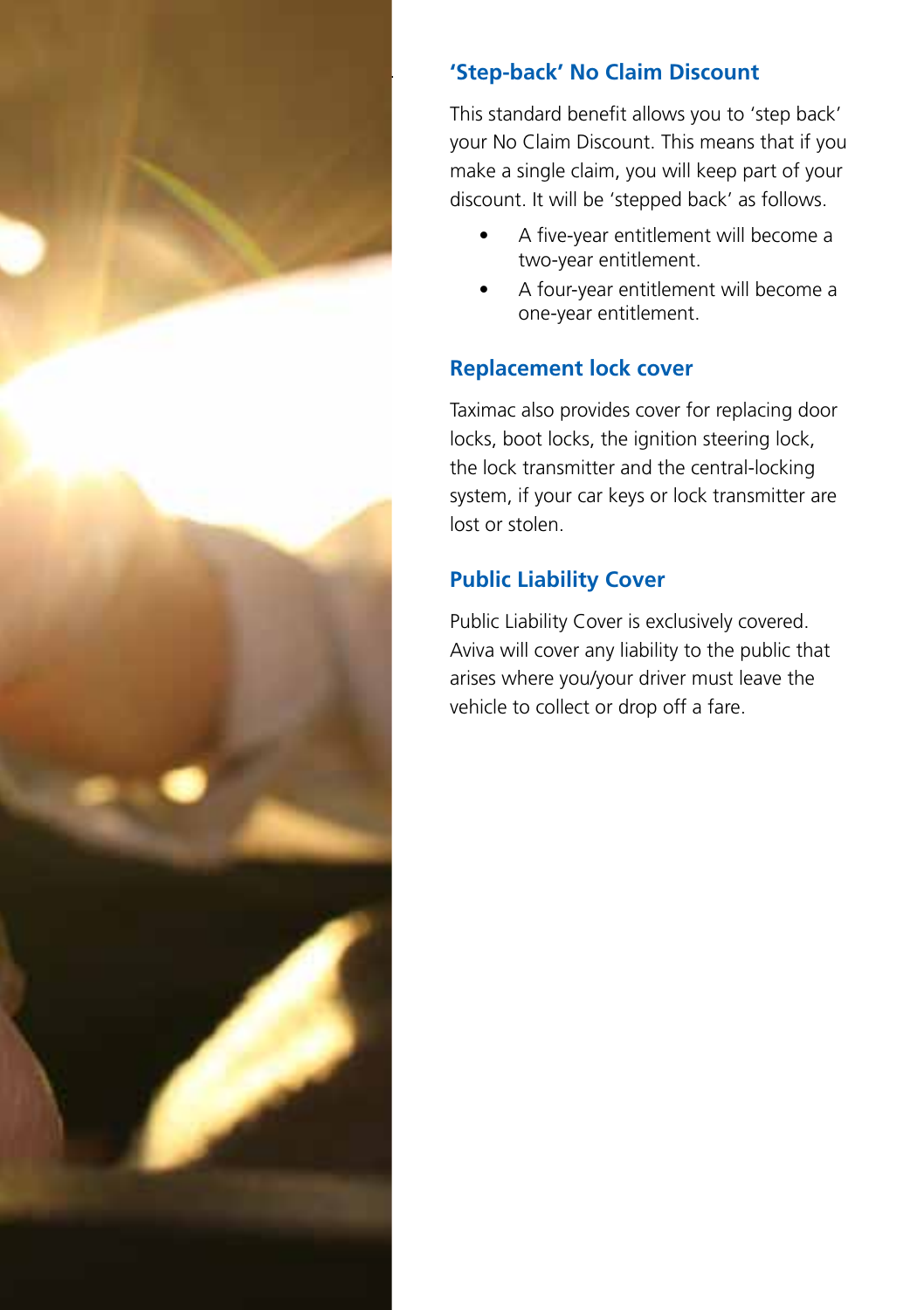## Optional benefits

#### **Protected No Claim Discount**

For an extra premium, this option allows you to have up to two unlimited claims in a three-year period without losing your No Claim Discount. If you make two claims in the three-year period, the Protected No Claim Discount will not apply for a period of three years. No Cliam Discount 'Step-Back' will apply for any subsequent claims during the three-year period. (We will not take account of claims for windscreen damage or fire or theft claims within this.)

Taximac also provides cover for emergency treatment, medical expenses, towing charges and legal costs – full details are in the Taximac policy document.

#### **Spreading the cost of your premium**

You can spread the cost of your yearly Taximac premium over 10 months by using our Premium Payment Plan. We provide full details of this plan with our Taximac proposal form. McCarthy Insurance Group also accepts payment by cheque, bank draft, or credit or laser card.

For full details of the conditions of cover, please ask your McCarthy Insurance Group

You can contact Aviva's Accident Line, 24 hours a day, 365 days a year, on 1890 666 888.

## You can rely on us

We are very proud of our claims service. We know that this is when you need us most and, together with McCarthy Insurance Group, we provide a speedy and efficient service to make the process as easy as possible for you. You can phone our Accident Line, 24 hours a day, 365 days a year, on 1890 666 888.

If you choose comprehensive cover and need to claim under your policy, we can offer you the option of having your car repaired under our approved repairer scheme.

#### **The Taximac scheme provides access to our Aligned Repairer Network**

Aligned Repairer Network is our approved nationwide panel of motor garages. When you avail of this service, the following benefits will apply:

- **Free Courtesy Car** (not a taxi) while your taxi is at one of Aviva's Appointed Repairers - for up to 7 days, if your taxi is being repaired, or 10 days, in the event your taxi is a write-off
- **• Tow-In-Service** if your taxi cannot be driven away from the scene of the accident, collection and re-delivery can also be arranged
- **Guaranteed Repairs** on all work carried out by our Appointed Repairers, with a 3-year warranty
- **Cleaned Taxi Guarantee your taxi** will be retuned to you clean, both inside and outside.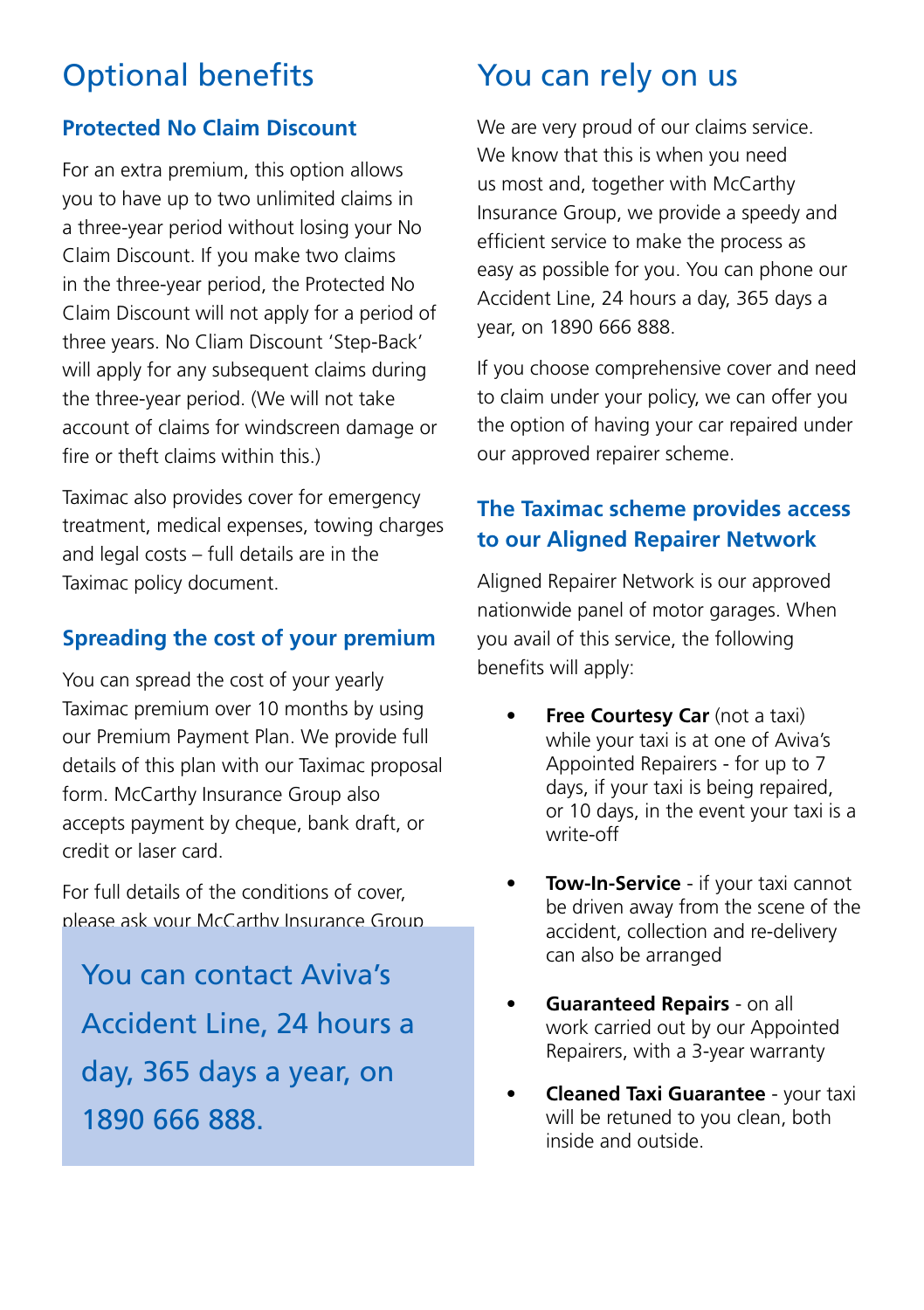## We're here to help

#### **Please contact your local McCarthy Insurance Group office for full details.**

| <b>McCarthy Insurance Group</b>                         |
|---------------------------------------------------------|
| <b>Fitzgerald Place</b>                                 |
| Fermoy                                                  |
| Co Cork                                                 |
| Phone: 025 31199                                        |
| Fax: 025 32841                                          |
|                                                         |
| <b>McCarthy Insurance Group</b>                         |
| 35/36 Town Centre (Directly opposite the Civic offices) |
| Dungarvan, Co. Waterford.                               |
| Phone: 058 45298                                        |
| 058 54472<br>Fax                                        |
| E-mail: dungarvan@mig.je                                |
|                                                         |

This brochure is only a guide to the benefits available. Please ask for a copy of the policy document which sets out the terms and conditions of cover.

Taximac taxi insurance is underwritten by Aviva Insurance Limited.

McCarthy Insurance Group has an exclusive arrangement for the provision of Taximac taxi insurance with Aviva Insurance Limited.

This brochure was produced by Aviva Insurance Limited in conjunction with McCarthy Insurance Group.